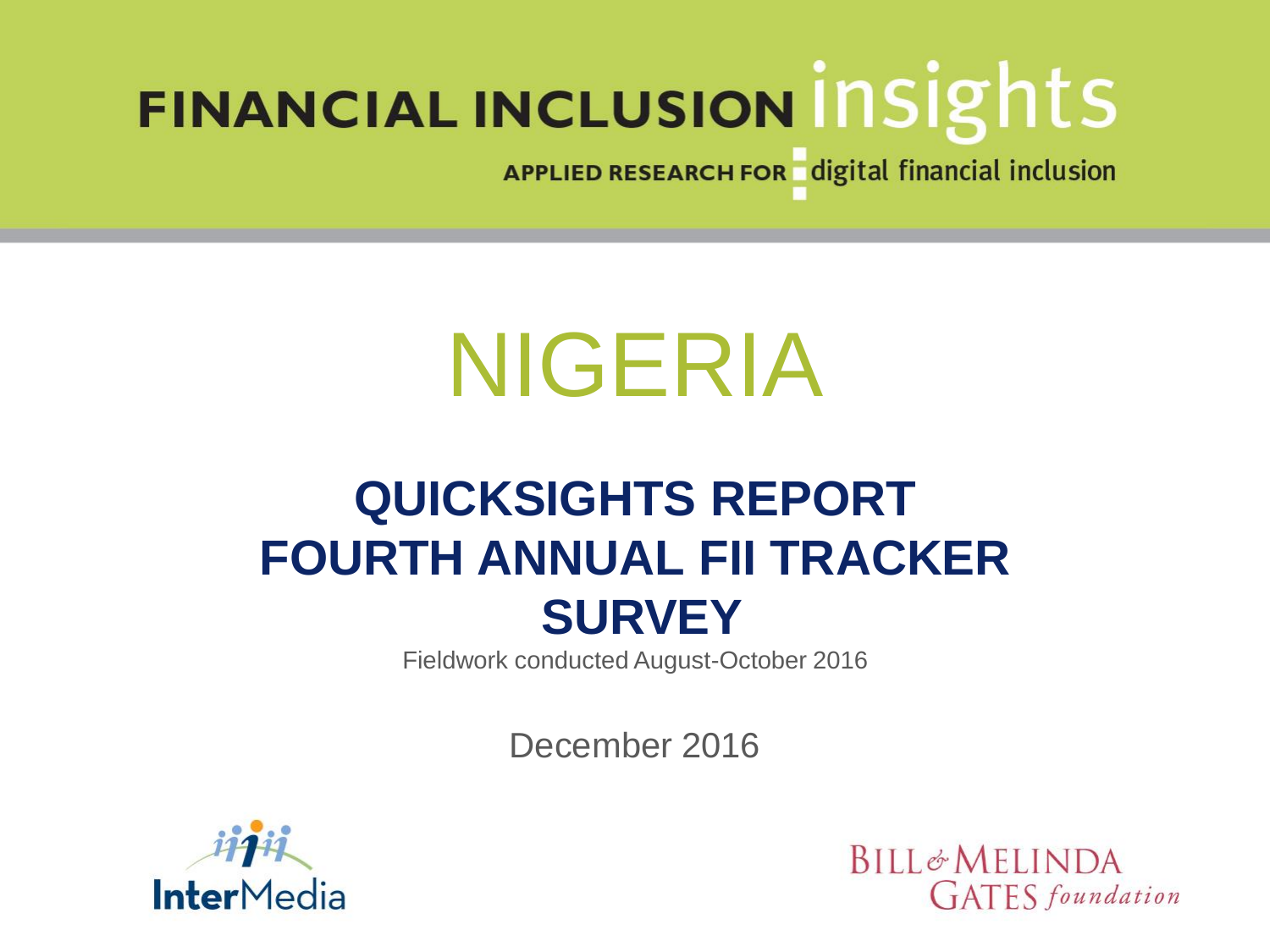APPLIED RESEARCH FOR digital financial inclusion

#### **NIGERIA**

#### **Key definitions**

**Access to financial accounts** – Access to a bank, mobile money or

NBFI account means a respondent may use any of these services via their own account or the account of another person.

**Active account holder** – An individual who has a registered account and has used it in the last 90 days.

**Adults with DFS access** – Adults (15+) who either own a DFS account or have access to someone else's account.

**Advanced use of DFS** – Advanced use of digital financial services includes activities beyond basic cash-in/cash-out and person-to-person transfers (e.g., savings, bill pay, investment, insurance).

**Below the poverty line** – In this particular study, adults living on less than \$2.50 per day, as classified by the Progress out of Poverty Index published by the Grameen Foundation.

**Credit-only nonbank financial institutions** – Nonbank financial institutions that only disburse loans to their customers.

**Digital financial services (DFS)** – Financial services provided through an electronic platform (mobile phones, electronic cards, the internet, etc.).

**Financial inclusion** – Included individuals are those who have an account with an institution that provides a full suite of financial services and comes under some form of government regulation. Services include savings, money transfers, insurance or investment. Institutions that only offer loans to consumers, such as some MFIs, are not considered to be full-service institutions.

**Full-service nonbank financial institutions** – Nonbank financial institutions that offer their customers at least one of the following services: savings, money transfers, insurance, or investment.

**Grameen Progress out of Poverty Index (PPI)** – A poverty measurement tool from the Grameen Foundation wherein a set of country-specific survey questions are used to compute the likelihood that a household is living above or below a poverty line.

**Microfinance institution (MFI)** – An organization that offers financial services to low income populations. Almost all give loans to their members, and many offer insurance, deposit and other services.

**Mobile money (MM)** – A service in which a mobile phone is used to access financial services.

**Nonbank financial institution (NBFI)** – A financial organization that is not formally licensed as a bank or a mobile money provider, but whose activities are regulated, at least to some extent, by the central bank within the country. Such financial institutions include microfinance institutions (MFIs), cooperatives, Post Office Banks and savings and credit cooperatives.

**Urban/rural** – Urban and rural persons are defined according to their residence in urban or rural areas as prescribed by the national bureau of statistics.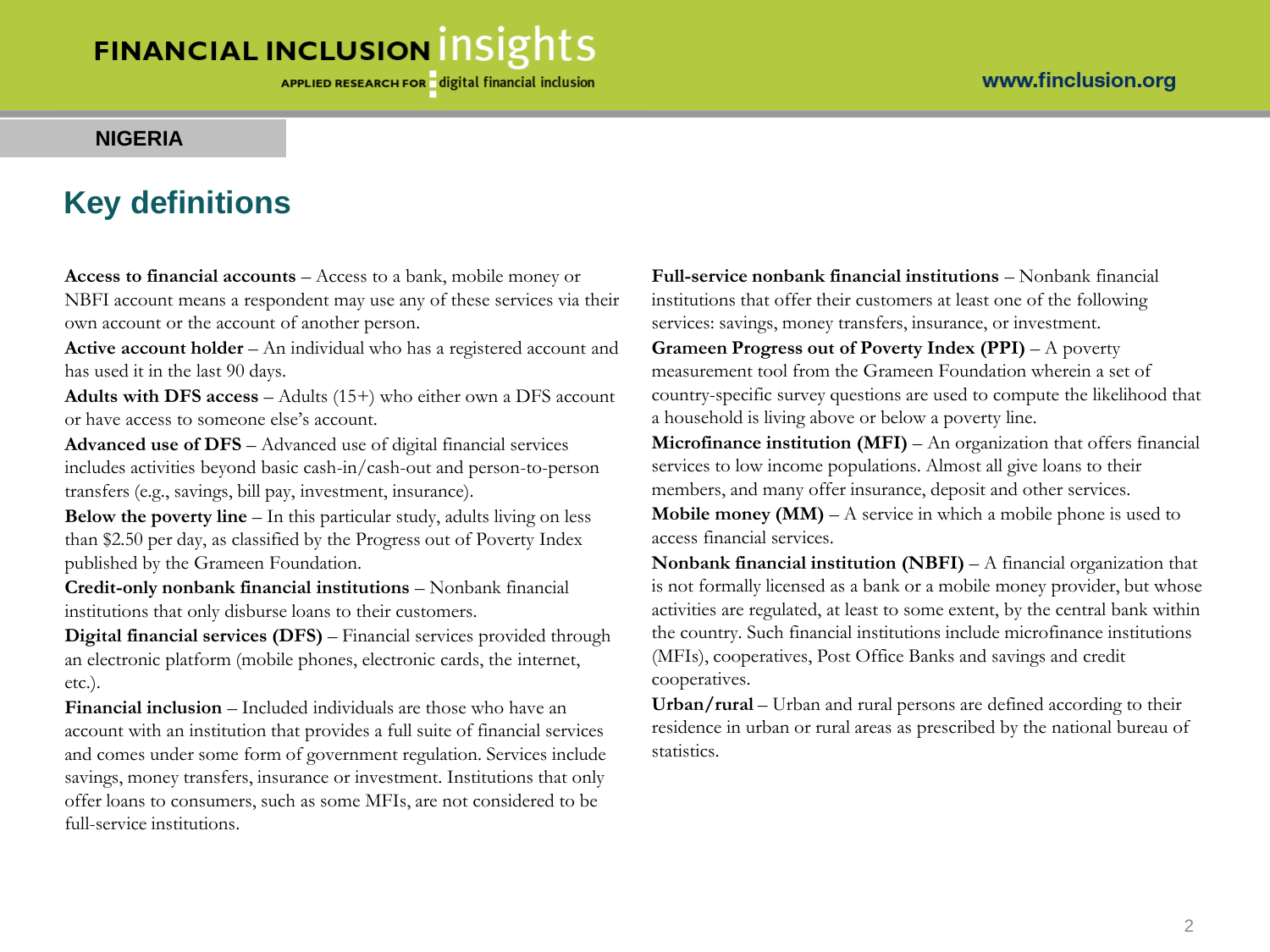#### **NIGERIA**

### **Country context**

- **Nigeria remains a bank-led financial services market where mobile money has very little market share, but digital services are numerous. In January 2016, the Central Bank of Nigeria (CBN) effected regulations that imposed a stamp duty (a tax) on deposits customers receive into their bank accounts, as well as imposing new charges on ATM withdrawals. The CBN also raised its benchmark interest rate to 14 percent from 12 percent in July 2016 making loans much pricier. These new taxes and charges make financial services more expensive and have negatively affected bank account ownership, especially among females and the poor, as is indicated in this FII report.**
	- The CBN imposed a N50 (USD 0.20) charge on every check used to deposit money into any bank in Nigeria.
	- Cash withdrawals on automated teller machines (ATMs), previously free of charge, now cost N65 (USD 0.25) on the third withdrawal.
	- Customers also pay about N1000 (USD 3.20) for debit card issuance and renewals, and N105 (USD 0.40) for every online transfer; an additional N105 (USD 0.40) is charged in the form of an annual debit card maintenance fee.
- **Since January 2016, the inflation rate in Nigeria has been increasing month on month reaching the highest rate ever experienced in almost 11 years in June (16.5 percent). By November, the inflation rate reported by the National Bureau of Statistics (NBS) was even higher at 18.5 percent,**
	- The increasing inflation rates affects consumers' lifestyles and their choices of goods and services. With the increase in the cost of living, Nigerians will be forced to spend more and save less to meet their daily needs.
- **The Nigeria Interbank Settlement Scheme (NIBSS), in collaboration with all of the Nigerian money deposit banks and the four major telecommunications operators, Etisalat, MTN, Airtel and Globacom, launched a new mobile money payment solution, mCash, in October 2016.**
	- mCash facilitates low-value retail payments and grows e-payments by providing accessible electronic channels to a wider range of users. To further enhance financial inclusion in Nigeria, mCash extends e-payment benefits to payers and merchants at the bottom of the pyramid where the use of cash has been predominant.
- **In 2016, the National Association of Microfinance Banks (NAMB) began issuing bank verification numbers (BVN) to MFB customers in Nigeria.** 
	- The BVN is a unique digital identity that can be verified across the Nigerian banking industry and protects customers' accounts from unauthorized access. It also serves as a standard identification across multiple accounts owned by individuals in all banks in the country.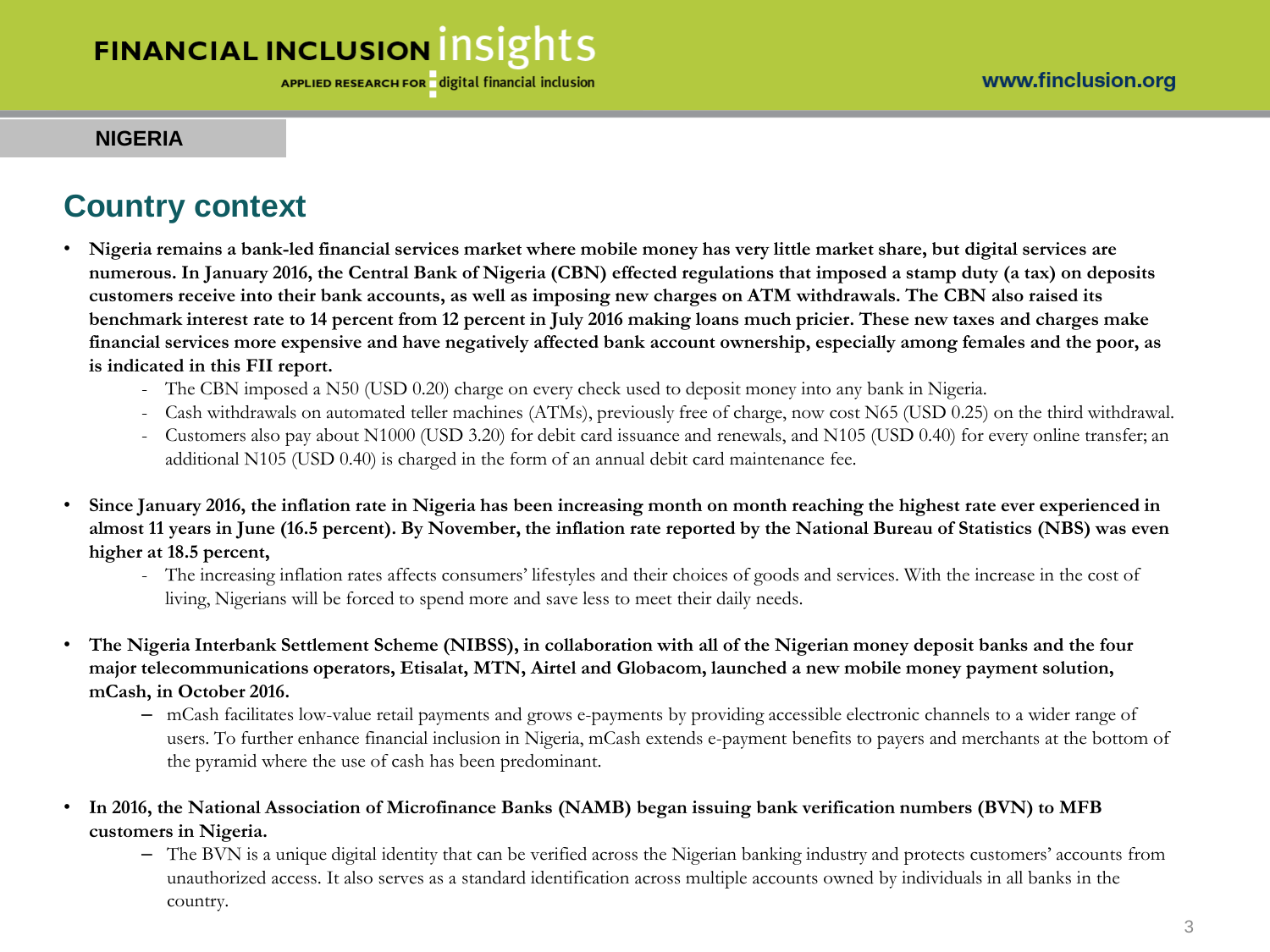#### **NIGERIA**

## **Notable statistics**

- **Fewer Nigerians are financially included in 2016 (35 percent) vs. 2015 (37 percent), mostly driven by a decline in bank account ownership.** 
	- o Thirty-five percent of Nigerian adults now have a registered financial account (vs. 37 percent in 2015).
	- o In 2016, bank account ownership declined to 34 percent from 37 percent in 2015 and 43 percent in 2014, with the most notable attrition from among females and the lower income groups. The decline in bank account ownership may reflect 2016 federal government regulations that imposed a stamp duty of N50 (USD 0.20) on bank customers for money received into their accounts. Also, due to the government policy on bank verification numbers (BVNs), some accounts were closed for non-compliance. In addition, some customers are facing difficulties linking their BVN to their bank accounts.
	- o Despite the decline in bank account ownership, active bank account holders are more engaged in advanced activities than they were in previous years.
	- o Access to any financial service in Nigeria was constant at 42 percent in 2016 compared to 2015, suggesting that Nigerians are sharing accounts more frequently as account ownership decreases due to increased cost created by new taxes.
	- o NBFI account access was stagnant in 2016 (3 percent) versus 2015, while registered use declined slightly from 3 percent in 2015 to 2 percent in 2016
- **Mobile money access continues to be minimal but, in 2016, an slight increase was seen in registered accounts, and a larger increase was seen in awareness of mobile money providers.**
	- o Despite having overall low usage levels in Nigeria, mobile money registered accounts showed a slight increase from 0.6 percent in 2015 to 2 percent in 2016.
	- o Awareness of mobile money service providers showed an increase from 12 percent in 2015 to 20 percent in 2016.
	- o Fewer Nigerian adults are aware of the concept of mobile money (16 percent) than they are of at least one mobile money service provider (20 percent).

\*Financial inclusion is defined as individuals having an account with institutions offering financial services beyond credit. Overlap representing those who have multiple kinds of financial accounts is not shown. 4 *Source: InterMedia Nigeria FII Tracker survey Wave 4 (N=6,352, 15+), August-October 2016.*

#### **2016: Financial Inclusion\***

(Shown: Percentage of Nigerian adults, N=6,352)

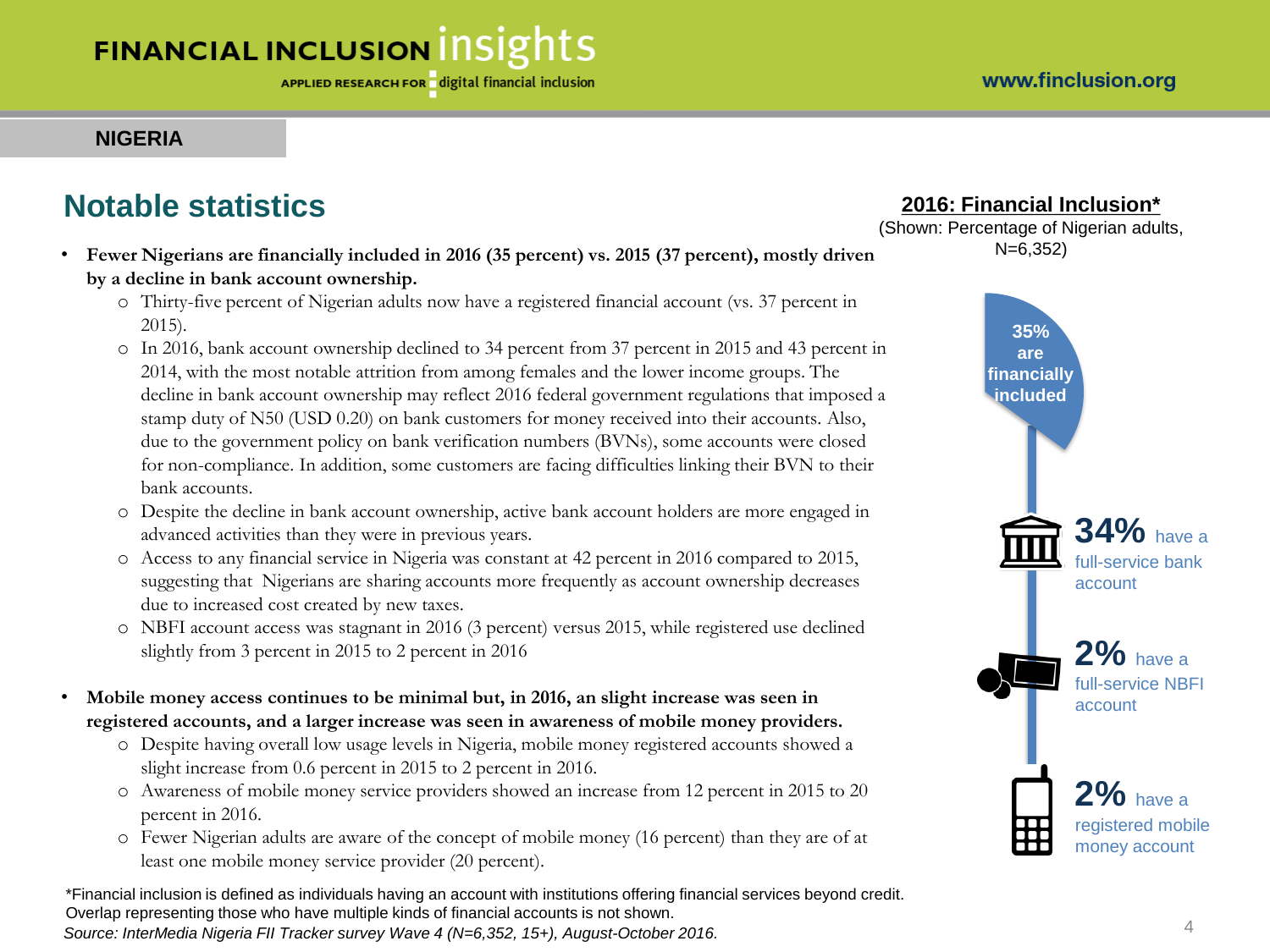APPLIED RESEARCH FOR digital financial inclusion

www.finclusion.org

#### **NIGERIA**

## **At-a-glance: Banks remain the dominant financial service; declines in registered and active bank use are likely due to the new tax on money received into accounts and new ATM charges**



NBFIs were not included in the 2013 survey. Types of account ownership are not mutually exclusive. \*A registered account used in the last 90 days.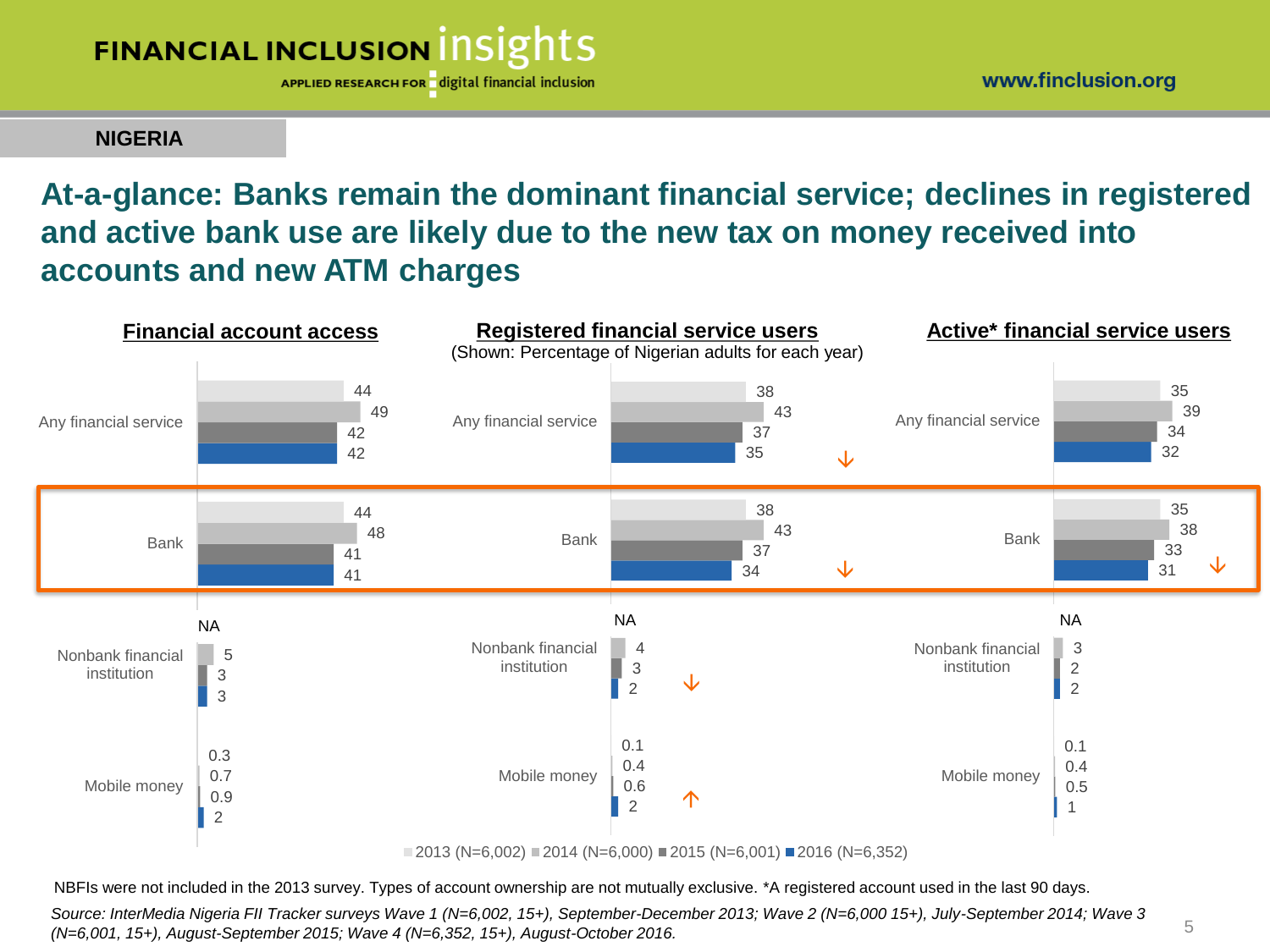#### **NIGERIA**

#### **FII Nigeria Tracker Survey details**

#### Survey Summary

- Annual, nationally representative survey  $(N=6,352)$  of Nigerian adults aged 15+
- Face-to-face interviews lasting, on average, 69 minutes
- Fourth survey (Wave 4) conducted from August 2 to October 4, 2016
- Tracks trends and market developments in DFS based on the information gathered in the first survey, conducted in 2013, the second survey, conducted in 2014, and the third survey, conducted in 2015.

#### Data Collection

- Basic demographics and poverty measurement using the Grameen Progress Out of Poverty Index (PPI). A new set of country-specific survey questions was introduced for Nigeria by the Grameen Foundation in July 2015 guided by Nigeria's 2012/13 General Household Panel Survey.
- Access/use of mobile devices
- Access/use of mobile money
- Access/use of formal financial services (e.g., bank accounts)
- Access/use of semi-formal and informal financial services (e.g., microfinance institutions and self-help groups like Esusu)
- Financial literacy and preparedness
- General financial behaviors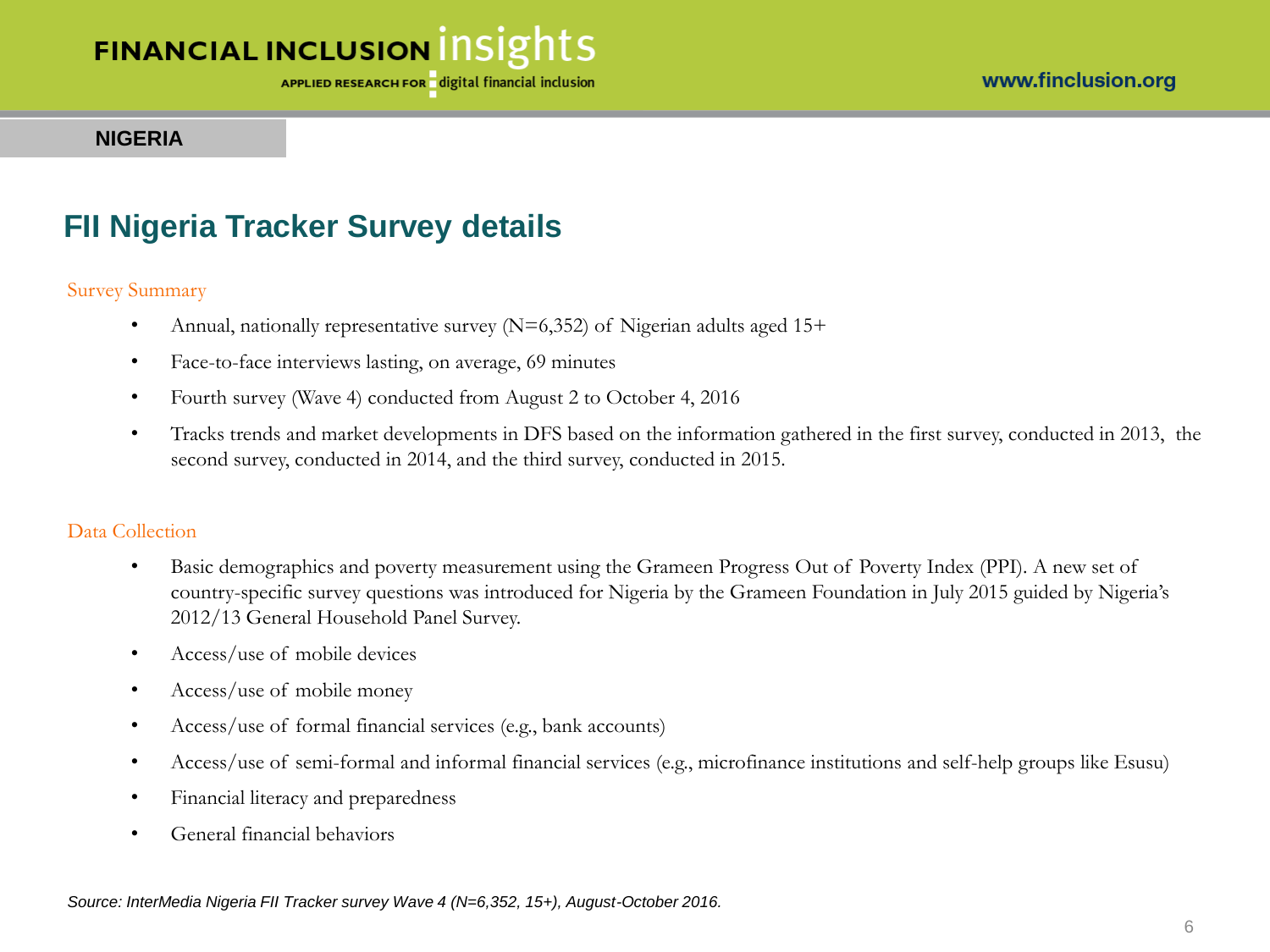APPLIED RESEARCH FOR digital financial inclusion

#### **NIGERIA**

### **Survey demographics**

| % of survey<br><b>Gender</b><br><b>Age</b> |                       |
|--------------------------------------------|-----------------------|
|                                            |                       |
|                                            |                       |
| Male<br>51%                                | $15 - 24$             |
| 49%<br>Female                              | 25-34                 |
| Geography                                  | 35-44                 |
| <b>Urban</b><br>38%                        | 45-54                 |
| 62%<br>Rural                               | $55+$                 |
| <b>Aptitude</b><br><b>Income</b>           |                       |
| Above the \$2.50/day poverty line<br>54%   | <b>Basic literacy</b> |
| Below the \$2.50/day poverty line<br>46%   | <b>Basic numeracy</b> |

|           | % of survey |                 |                       | % of survey |
|-----------|-------------|-----------------|-----------------------|-------------|
|           |             | Age             |                       |             |
| Male      | 51%         |                 | $15 - 24$             | 27%         |
| Female    | 49%         |                 | 25-34                 | 27%         |
|           |             |                 | 35-44                 | 19%         |
| Urban     | 38%         |                 | 45-54                 | 12%         |
| Rural     | 62%         |                 | $55+$                 | 14%         |
|           |             | <b>Aptitude</b> |                       |             |
| erty line | 54%         |                 | <b>Basic literacy</b> | 73%         |
| erty line | 46%         |                 | <b>Basic numeracy</b> | 97%         |

Figures are weighted to reflect national census data demographics.

*Source: InterMedia Nigeria FII Tracker survey Wave 4 (N=6,352, 15+), August-October 2016.*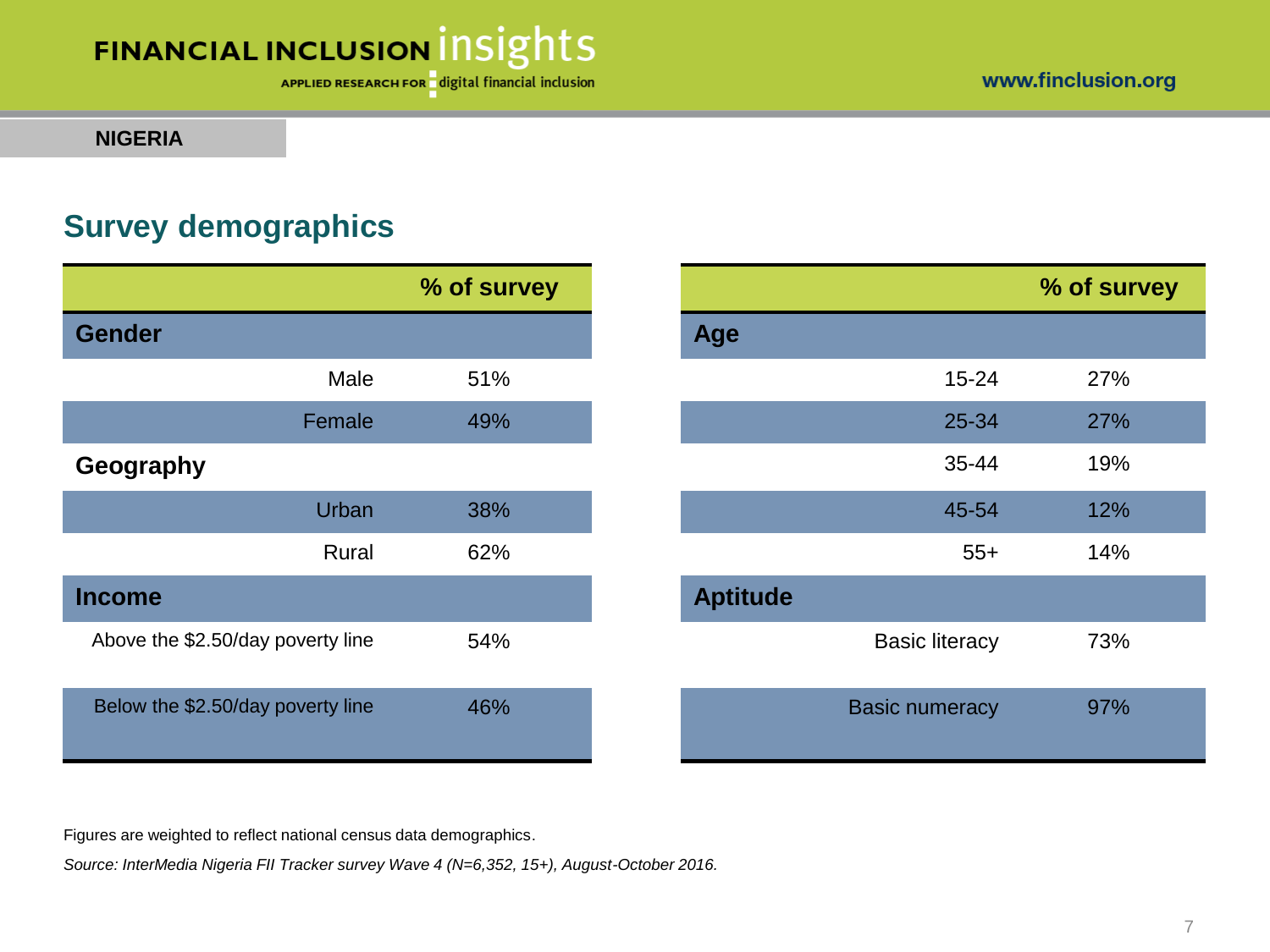

APPLIED RESEARCH FOR digital financial inclusion

**NIGERIA**

### **Thirty-five percent of Nigerians are financially included; banks remain the key driver of financial inclusion**



\*Overlap representing those who have multiple kinds of financial accounts is not shown.

\*\*Throughout this report, bank account holders have accounts at full-service institutions, unless otherwise noted.

*Source: InterMedia Nigeria FII Tracker survey Wave 4 (N=6,352, 15+), August-October 2016.*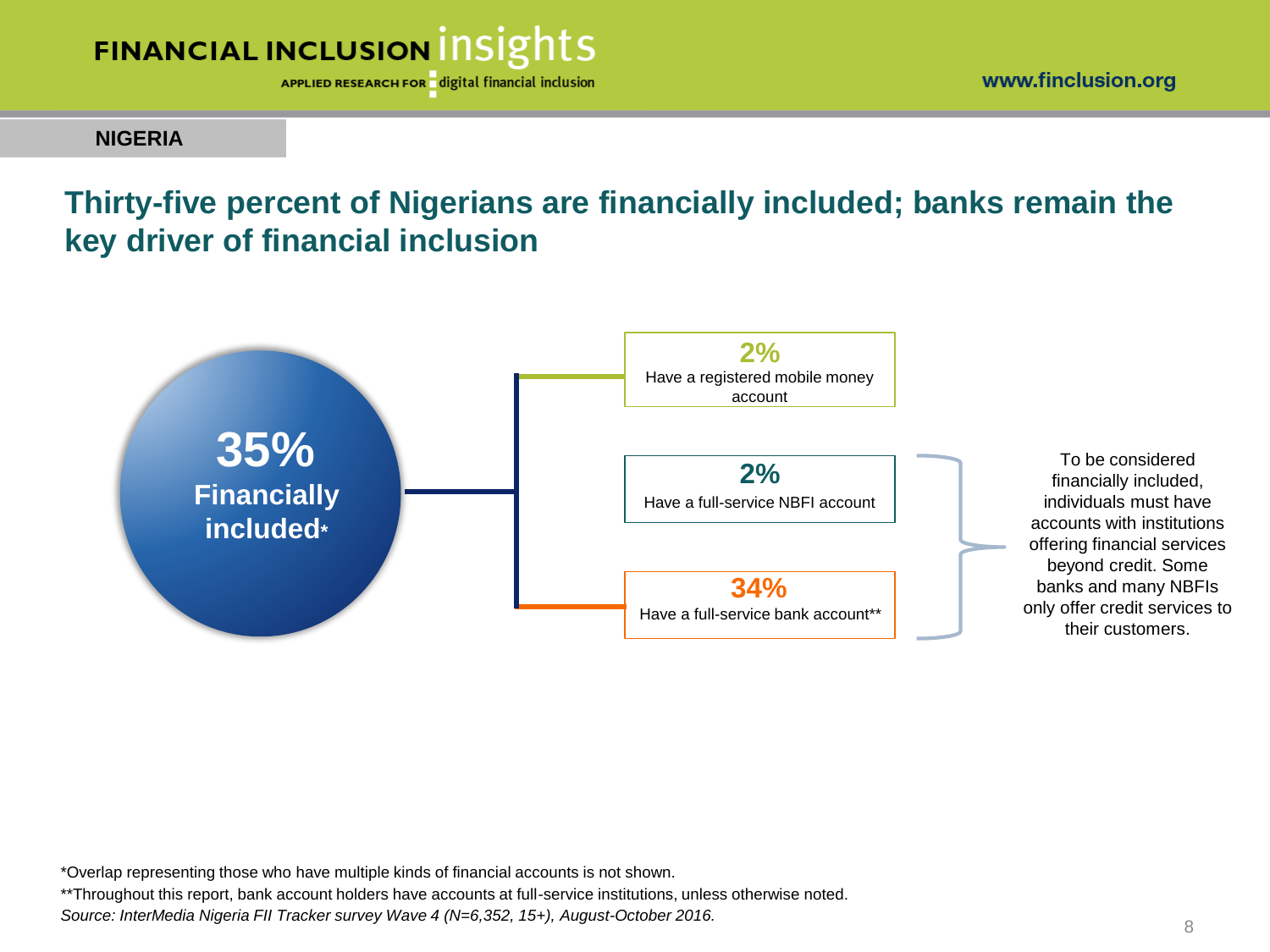

**NIGERIA**

#### www.finclusion.org

9

#### **Forty-two percent of Nigerian adults continue to have access to any financial service; mobile money account access increased slightly vs. 2015**



 $\Box$  2013 (N=6,002)  $\Box$  2014 (N=6,000)  $\Box$  2015 (N=6,001)  $\Box$  2016 (N=6,352)

Types of accounts are not mutually exclusive.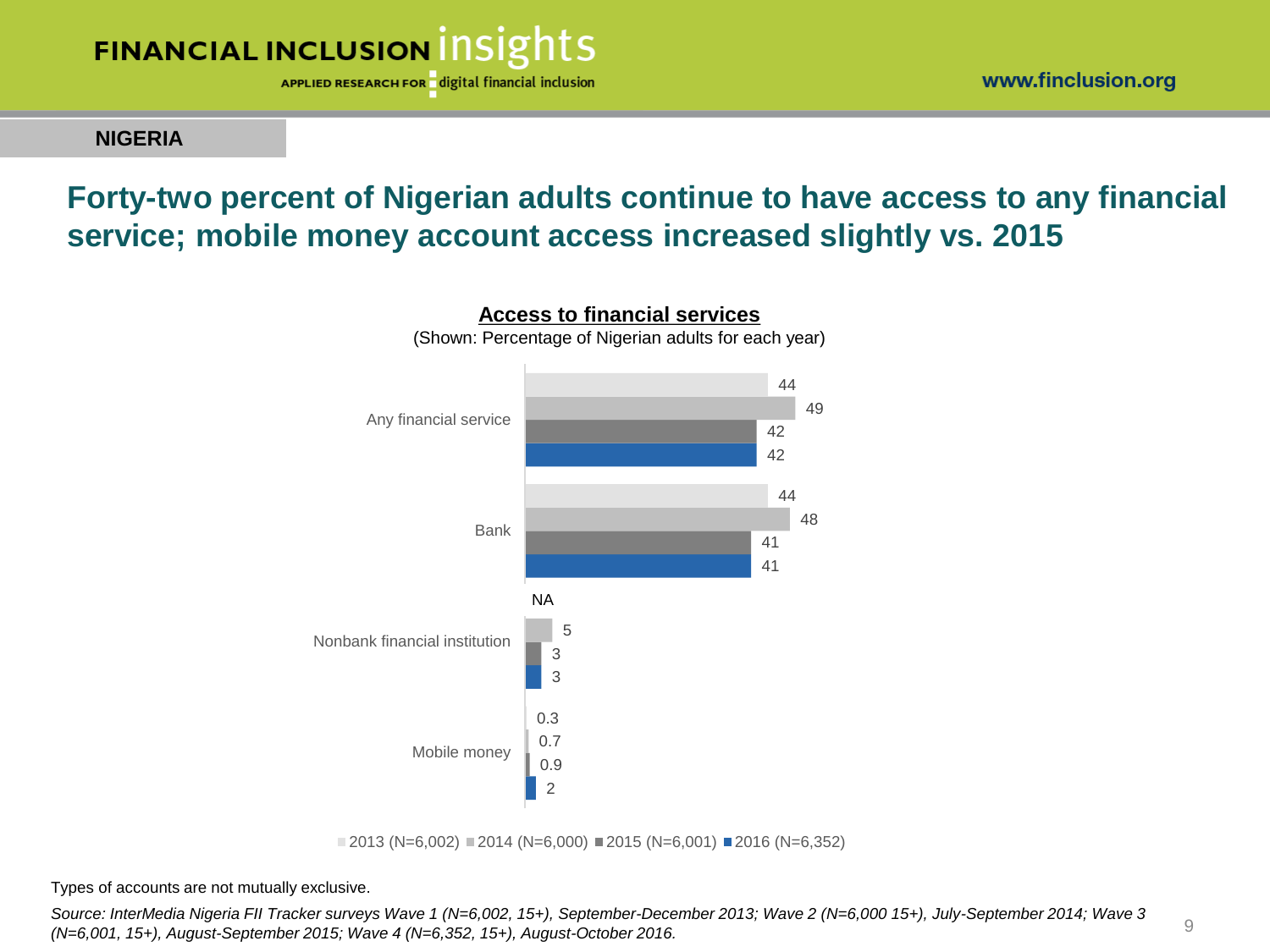

**NIGERIA**

## **Overall, there was a decline in registered financial service users, largely due to the decline in bank account ownership**



**Registered financial service users** (Shown: Percentage of Nigerian adults for each year)

Types of accounts are not mutually exclusive.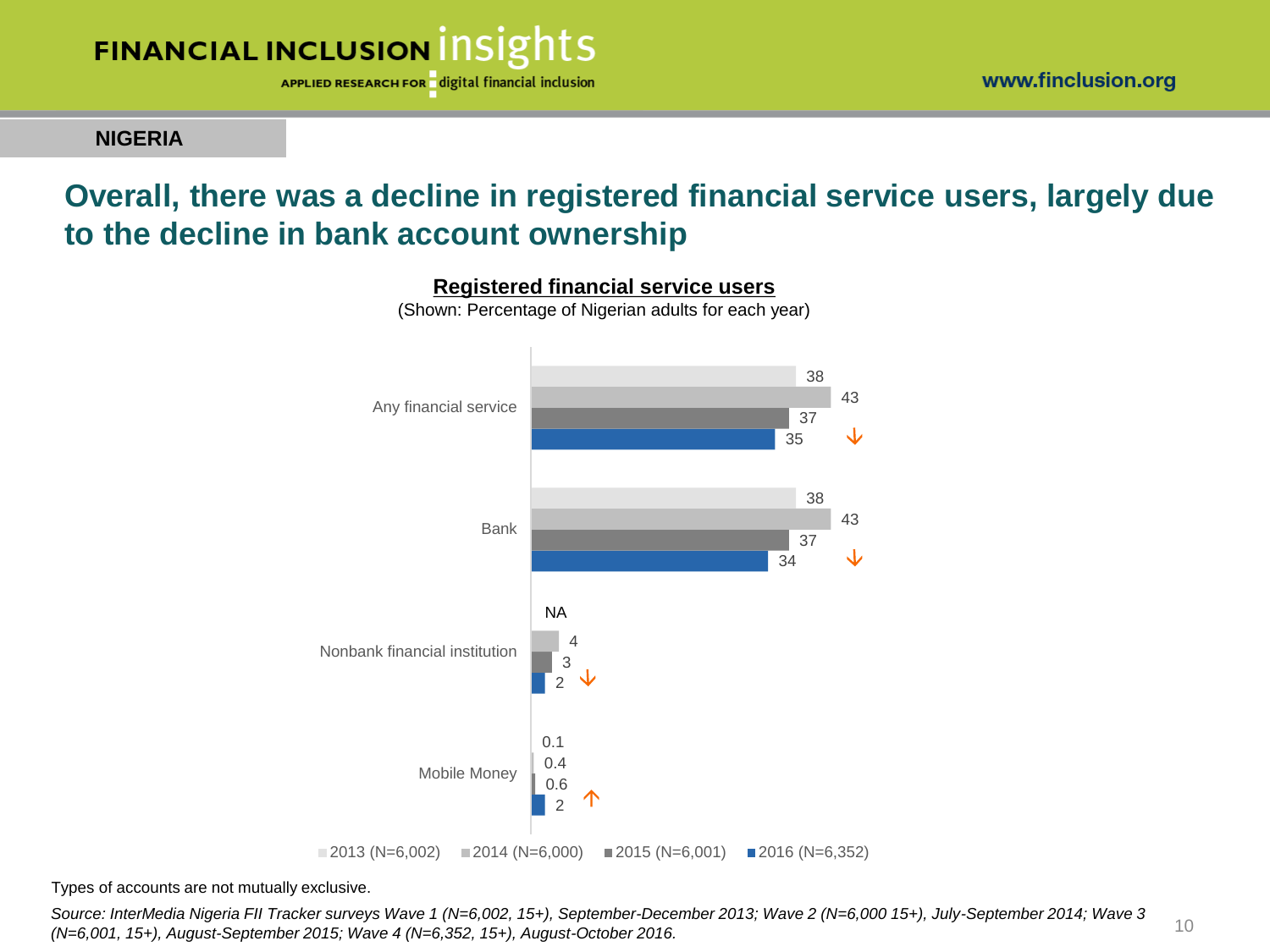

**NIGERIA**

11

### **Nine out of 10 bank account holders use the account actively; NBFI and mobile money active usage declined vs. 2015**



 $2013$  (N=6,002) 2014 (N=6,000) 2015 (N=6,001) 2016 (N=6,352)

\*A registered account used in the last 90 days. Types of accounts are not mutually exclusive.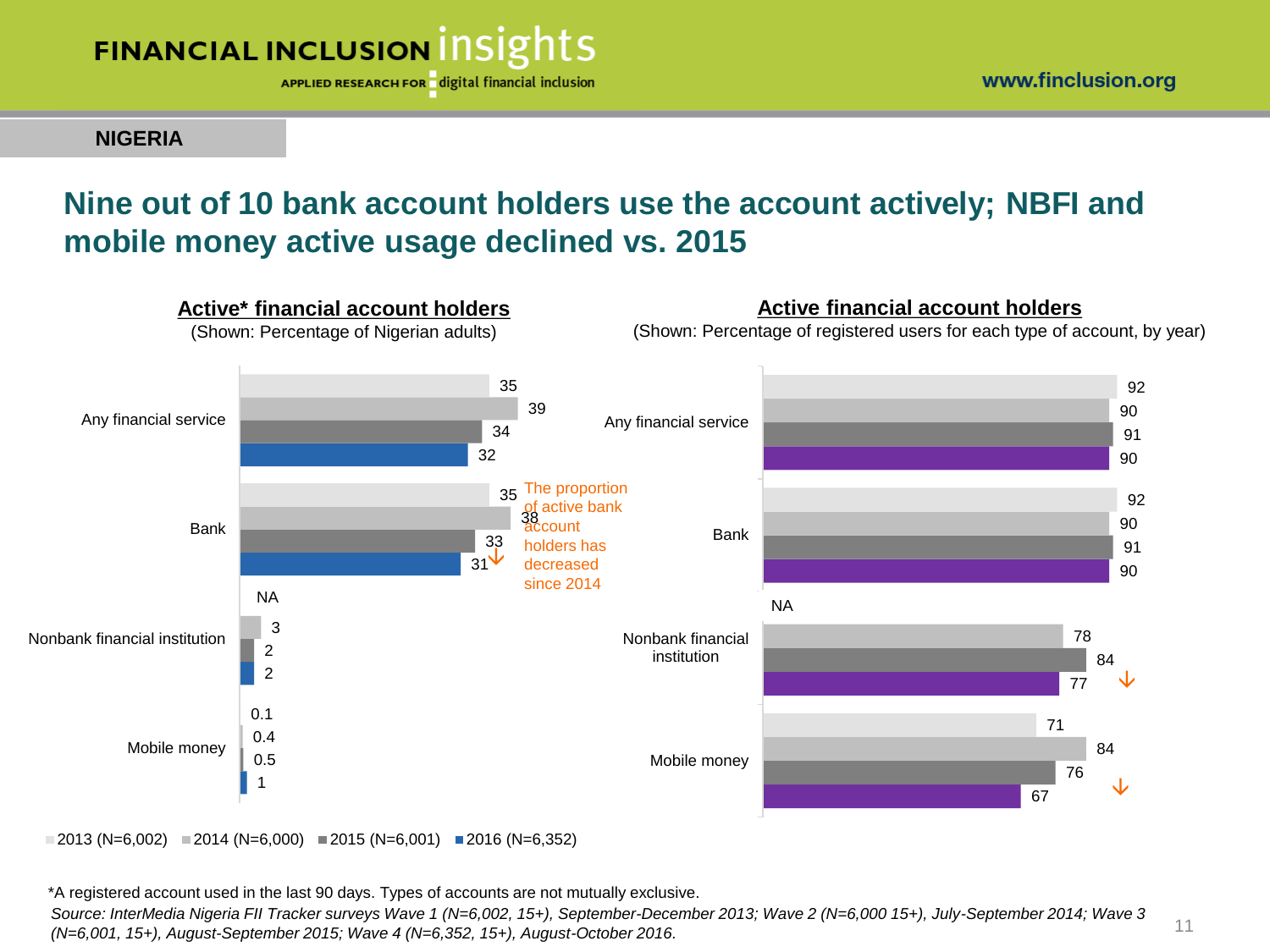

www.finclusion.org

#### **NIGERIA**

### **Use of advanced bank services increased year over year; the percentage that only used basic activities and P2P decreased vs. 2015**



Due to the changes in the questionnaire some data points may not be directly comparable across years. Bank advanced use includes airtime top-ups.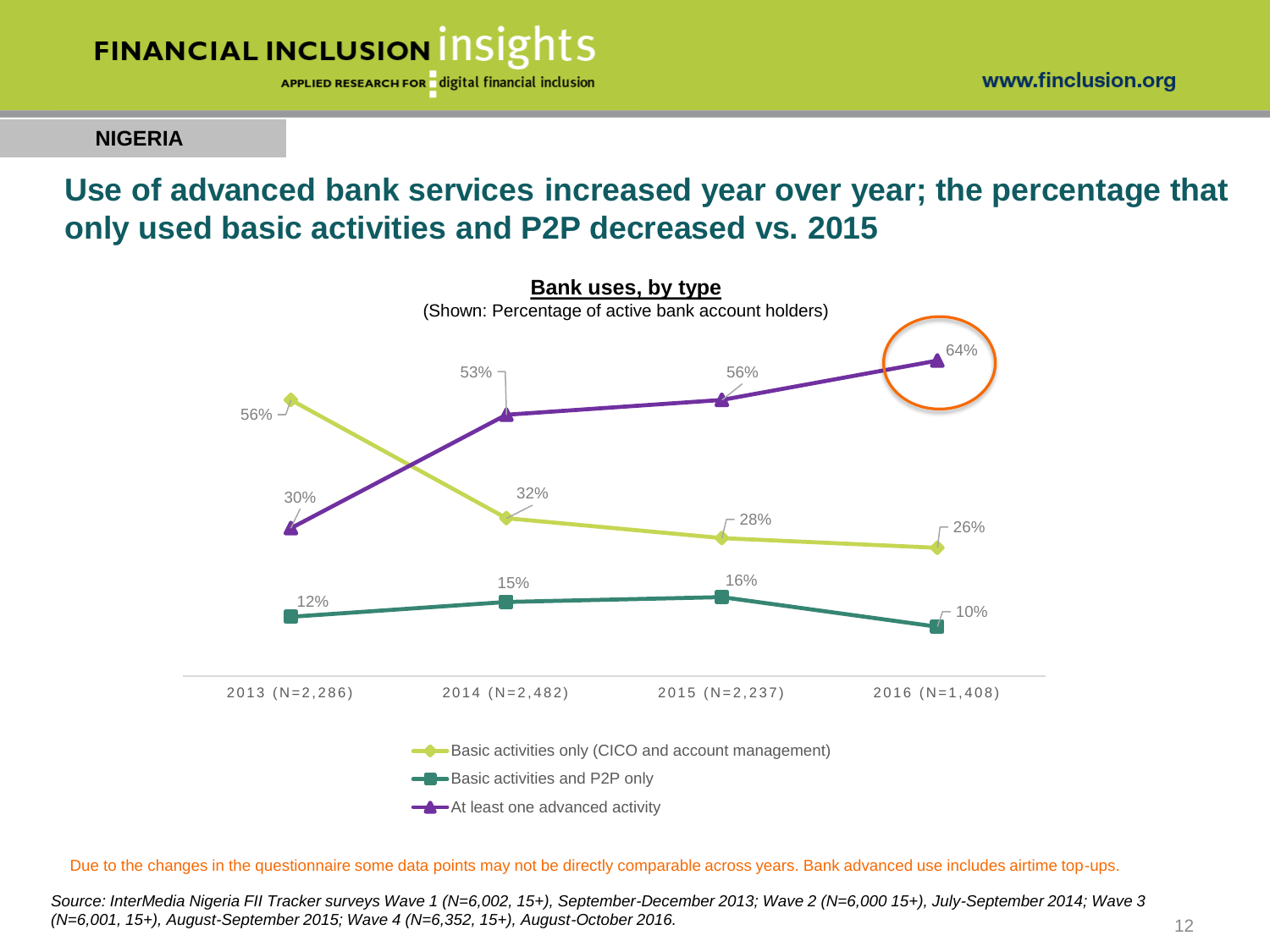

**NIGERIA**

## **Active bank account usage is higher among males, those living above the poverty line, and those in urban areas**



Active bank account holders Active mobile money account holders Active NBFI account holders All active financial account holders

Types of accounts are not mutually exclusive.

*Source: InterMedia Nigeria FII Tracker survey Wave 4 (N=6,352, 15+), August-October 2016.*

www.finclusion.org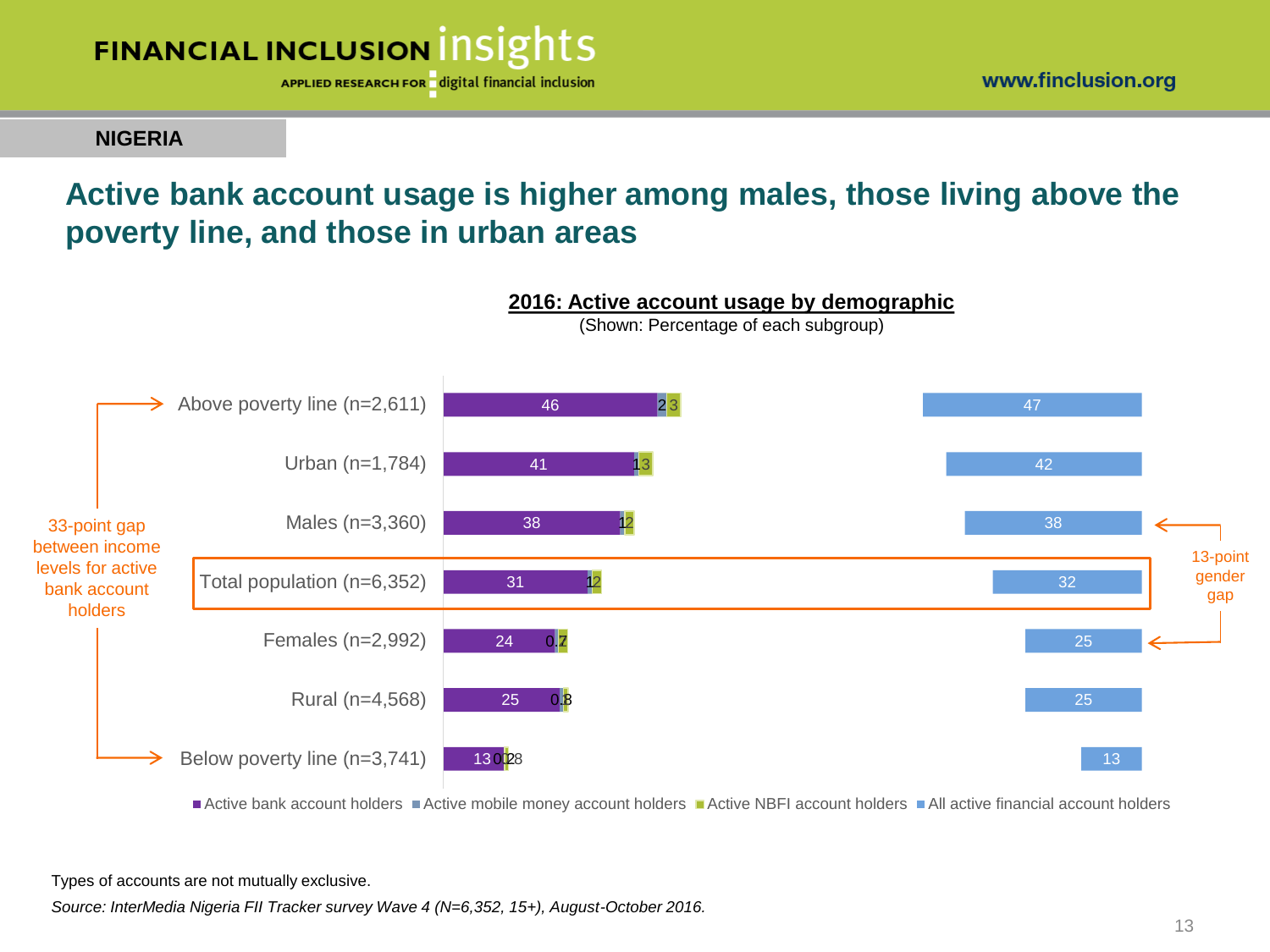

www.finclusion.org

**NIGERIA**

## **Less than one-third of adults know of a bank branch or ATM within one kilometer of where they live; most Nigerians do not know of a mobile money point of service**



Less than 1 km from home  $\blacksquare$  1-5 kms from home  $\blacksquare$  More than 5 kms from home  $\blacksquare$  Don't know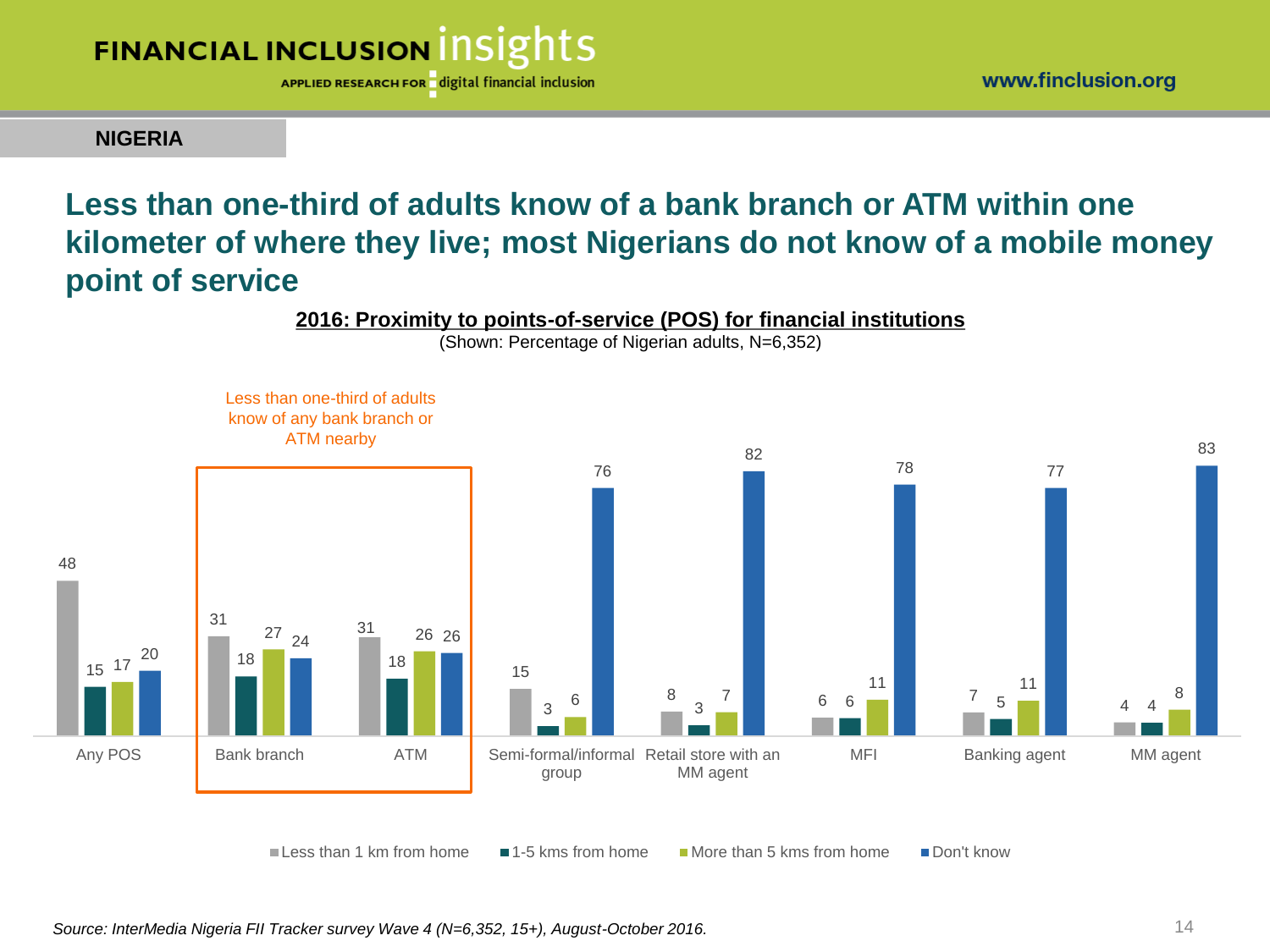www.finclusion.org

## **FINANCIAL INCLUSION INSIGHTS**

APPLIED RESEARCH FOR digital financial inclusion

#### **NIGERIA**

### **Significant declines were recorded on the readiness indicators of phone and SIM card ownership; access to a phone and having valid identification were unchanged from 2015**



\*Identification documents (ID) necessary for registering a mobile money or a bank account include one of the following: a National ID, passport, voter's card or driver's license.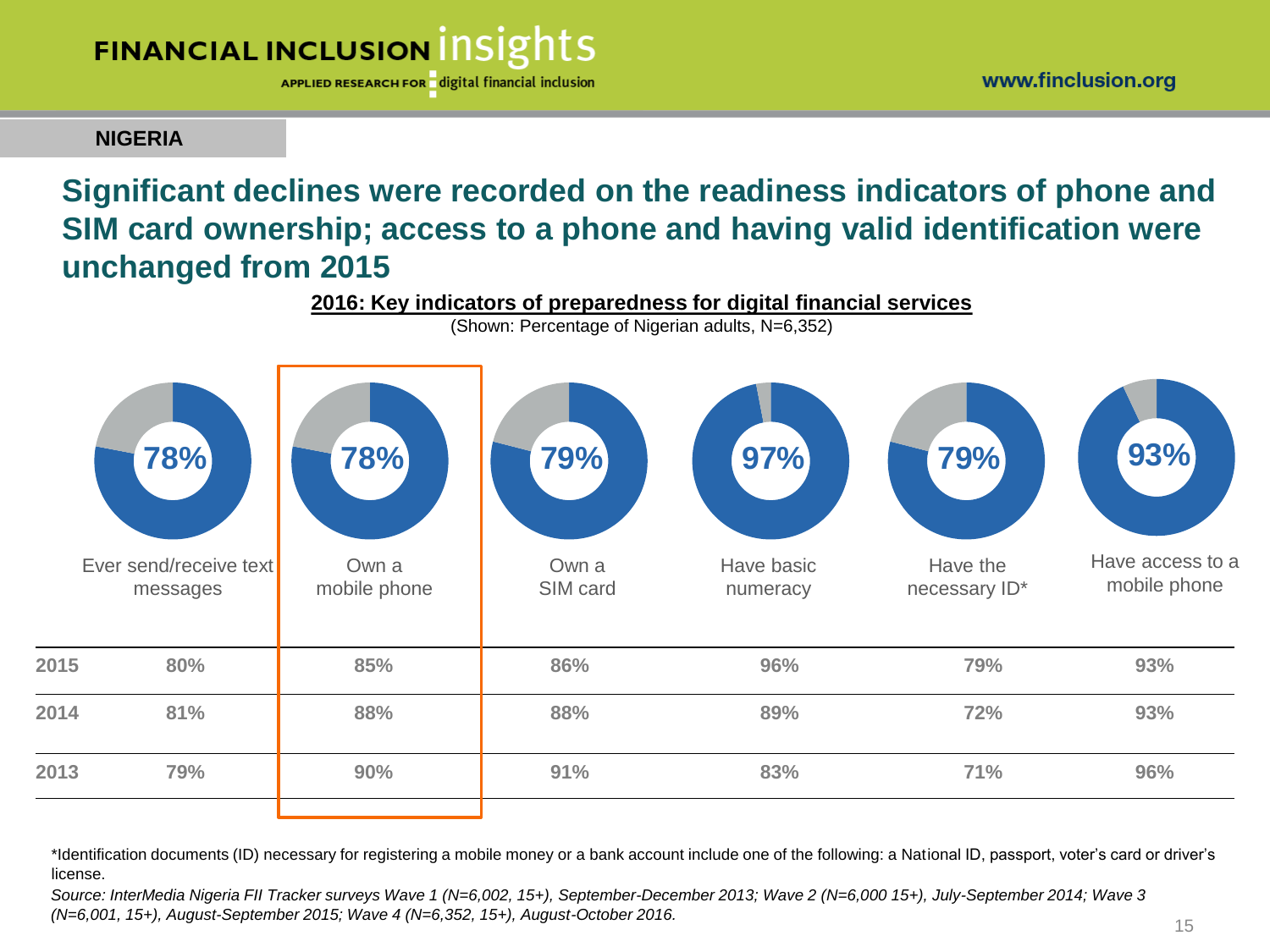

**NIGERIA**

### **There is low awareness of the concept of mobile money and of mobile money providers**

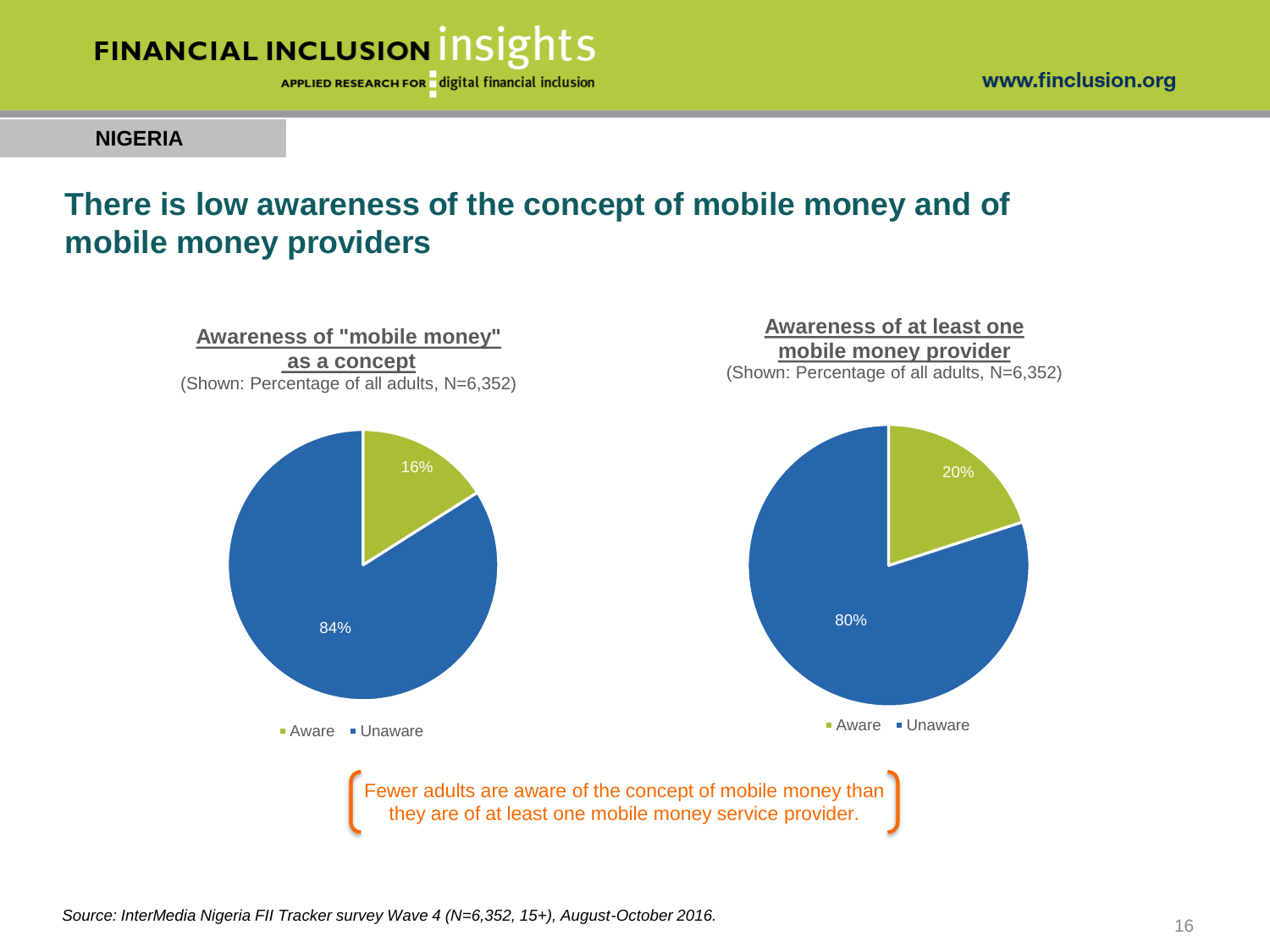APPLIED RESEARCH FOR digital financial inclusion

**NIGERIA**

## **Mobile money registered accounts increased slightly from 2015; a larger increase was seen in awareness of mobile money providers**



\*Aware of at least one mobile money provider.

*Source: InterMedia Nigeria FII Tracker surveys ; Wave 2 (N=6,000 15+), July-September 2014; Wave 3 (N=6,001, 15+), August-September 2015; Wave 4 (N=6,352, 15+), August-October 2016.*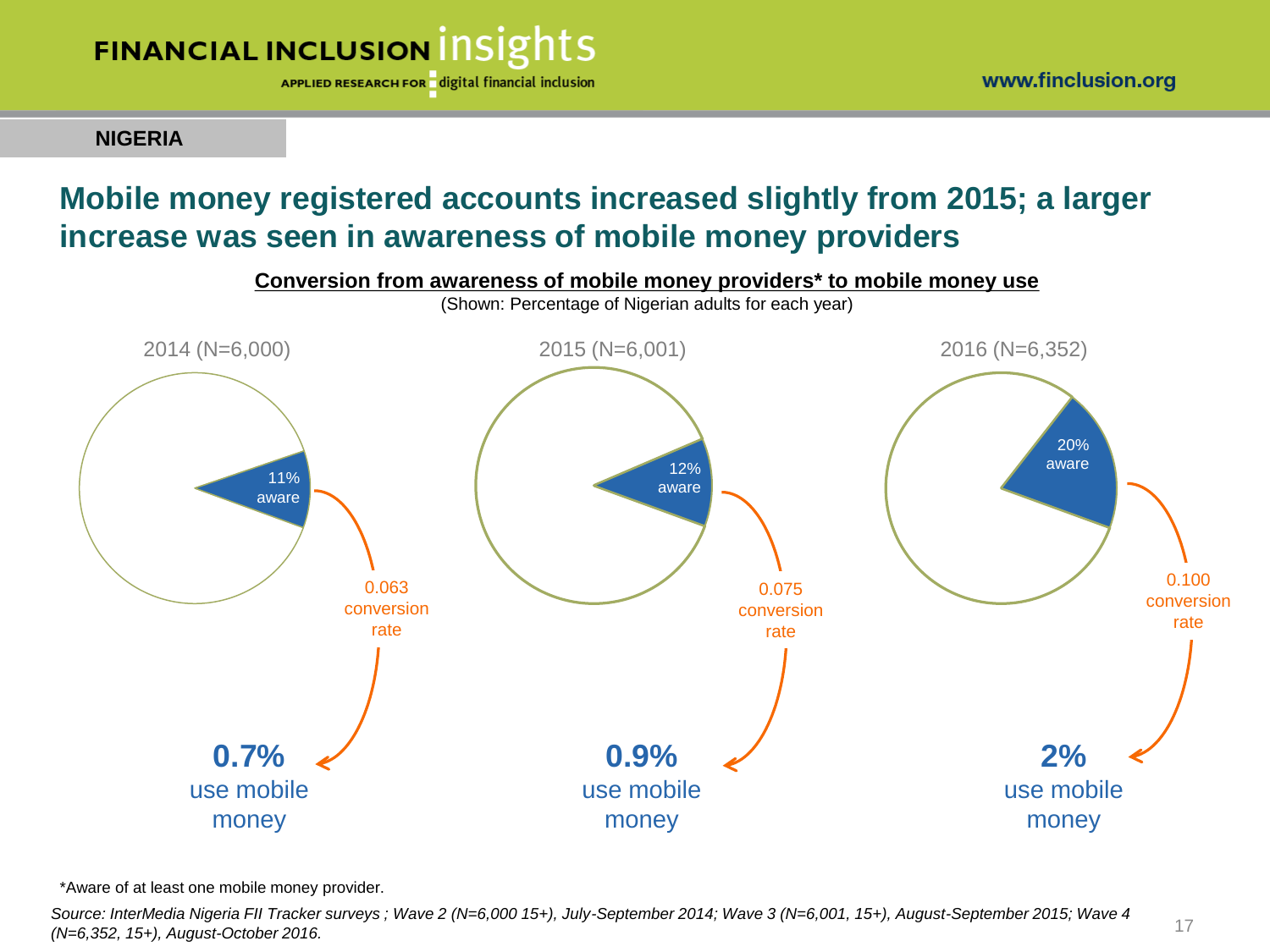APPLIED RESEARCH FOR digital financial inclusion

#### **NIGERIA**

## **Despite the increase, awareness of mobile money providers is still low in Nigeria compared to East African markets**



- MTN Y'ello is the most known provider of mobile money services.
- More men (25%) than women (14%) know about at least one mobile money provider.
- The difference in provider recognition is more noticeable between urban dwellers (26%) and rural residents (16%), and between those living above the poverty line (28%) and those living below the poverty line (10%).

\*Awareness of mobile money providers includes both spontaneous and prompted recall. 18<br>
28 *Source: InterMedia Nigeria FII Tracker survey Wave 4 (N=6,352, 15+), August-October 2016.*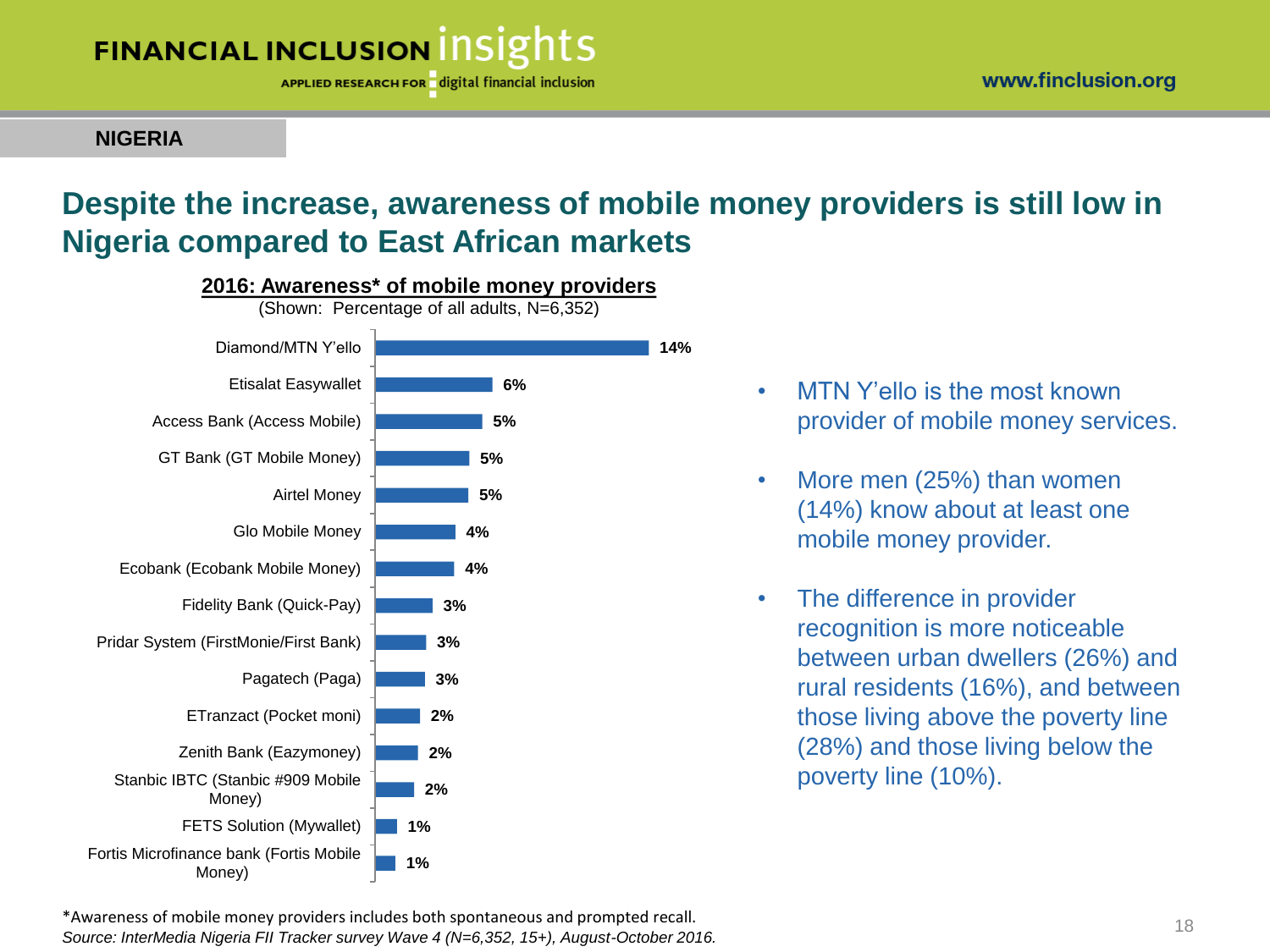

www.finclusion.org

#### **NIGERIA**

### **A negligible share of the population has advanced on the mobile money customer journey beyond the trial stage**



\*Phone owners

*Source: InterMedia Nigeria FII Tracker surveys Wave 4 (N=6,352, 15+), August-October 2016.*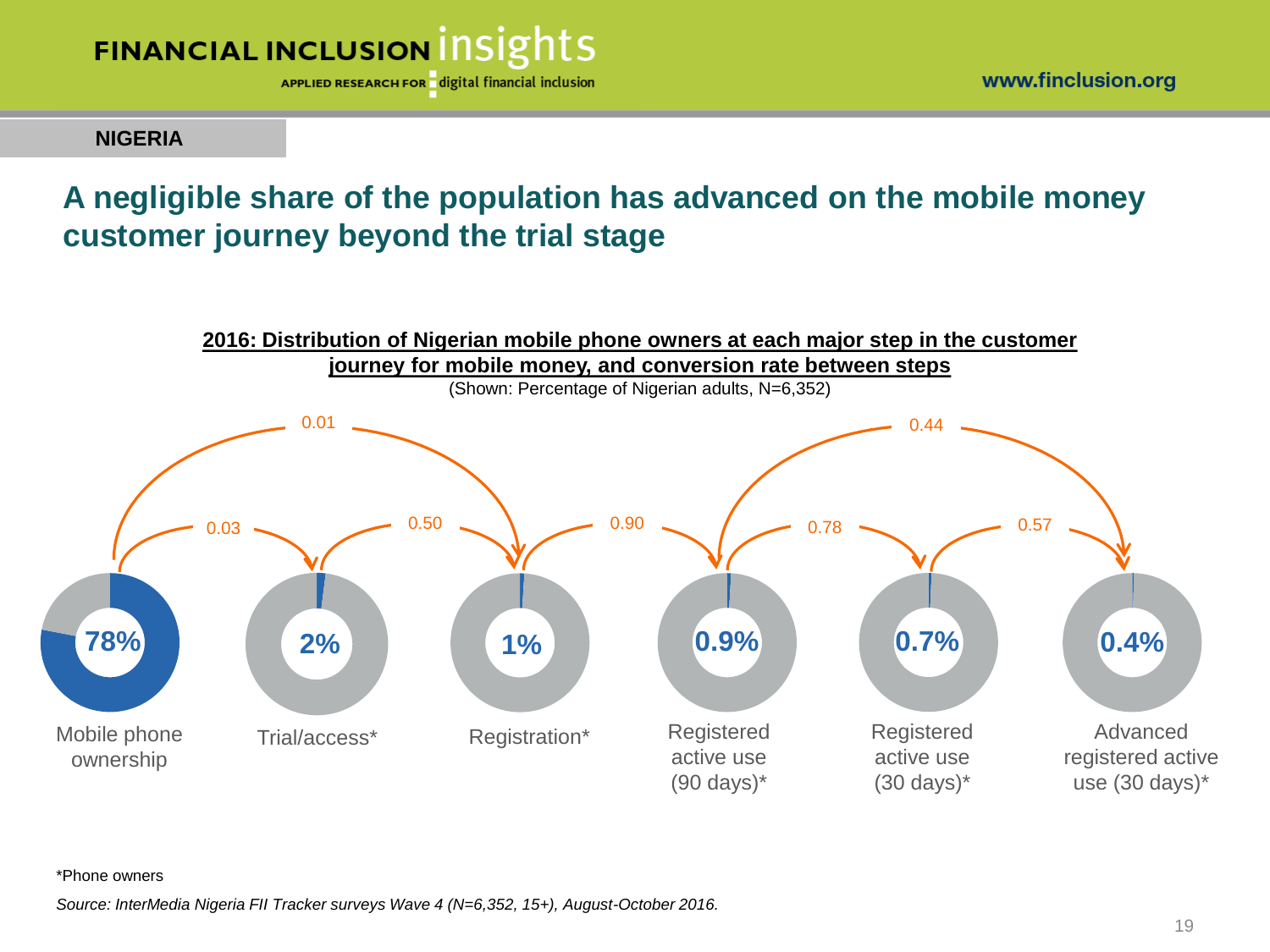APPLIED RESEARCH FOR digital financial inclusion

www.finclusion.org

#### **NIGERIA**

## **Bank account access and ownership remained low among females, those in rural areas and the poor; account ownership declined the most among the poor**



#### **Demographic trends for bank account holders**



\*Categories are not mutually exclusive.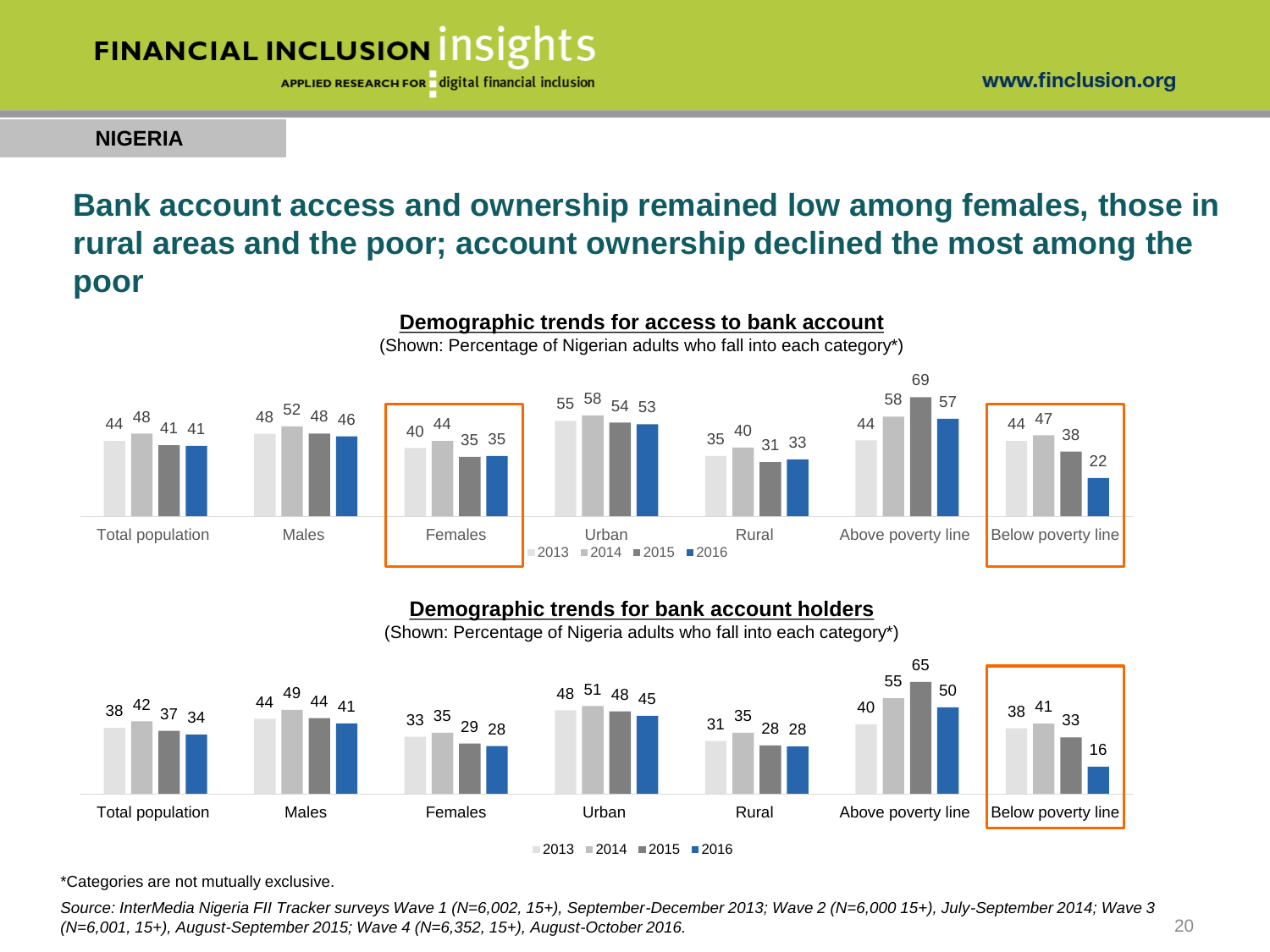

**NIGERIA**

## **Digital access to bank accounts declined year-on-year; use of accounts for digital money transfers increased vs. 2015**



Digital bank accounts are those that offer at least one of the following options: debit/ATM or credit cards, internet or mobile access, or a digital money transfer capability.

*Source: InterMedia Nigeria FII Tracker surveys Wave 3 (N=6,001, 15+), August-September 2015; Wave 4 (N=6,352, 15+), August-October 2016.*

93

96

↓

94

98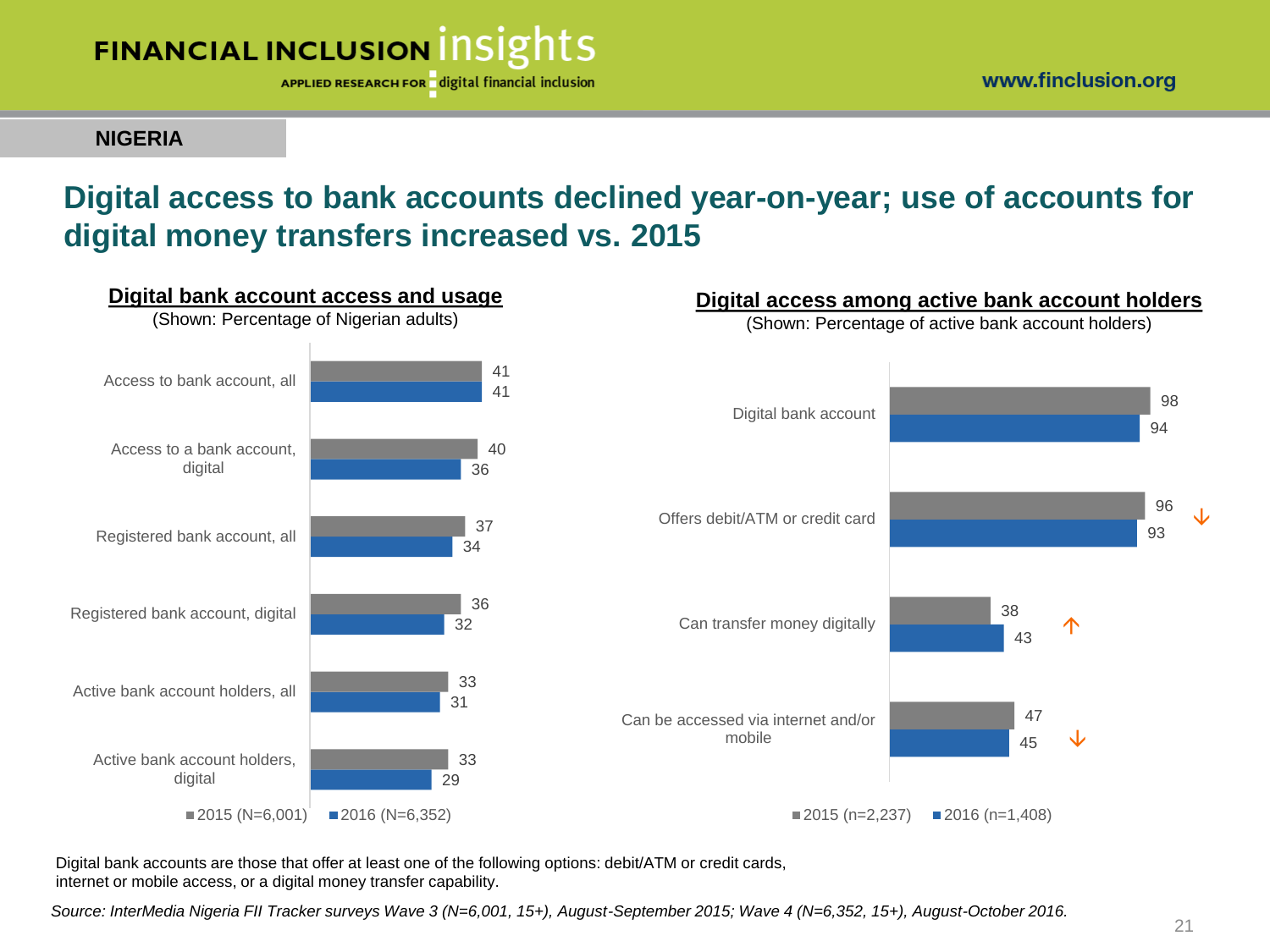

APPLIED RESEARCH FOR digital financial inclusion

**NIGERIA**

### **Nearly two-thirds of active bank account holders have engaged in advanced activities; saving, paying bills and airtime purchases are the leading advanced activities**

64% of active bank account holders have used at least one advanced

banking feature

(vs. 56% in 2015 and 53% in 2014)

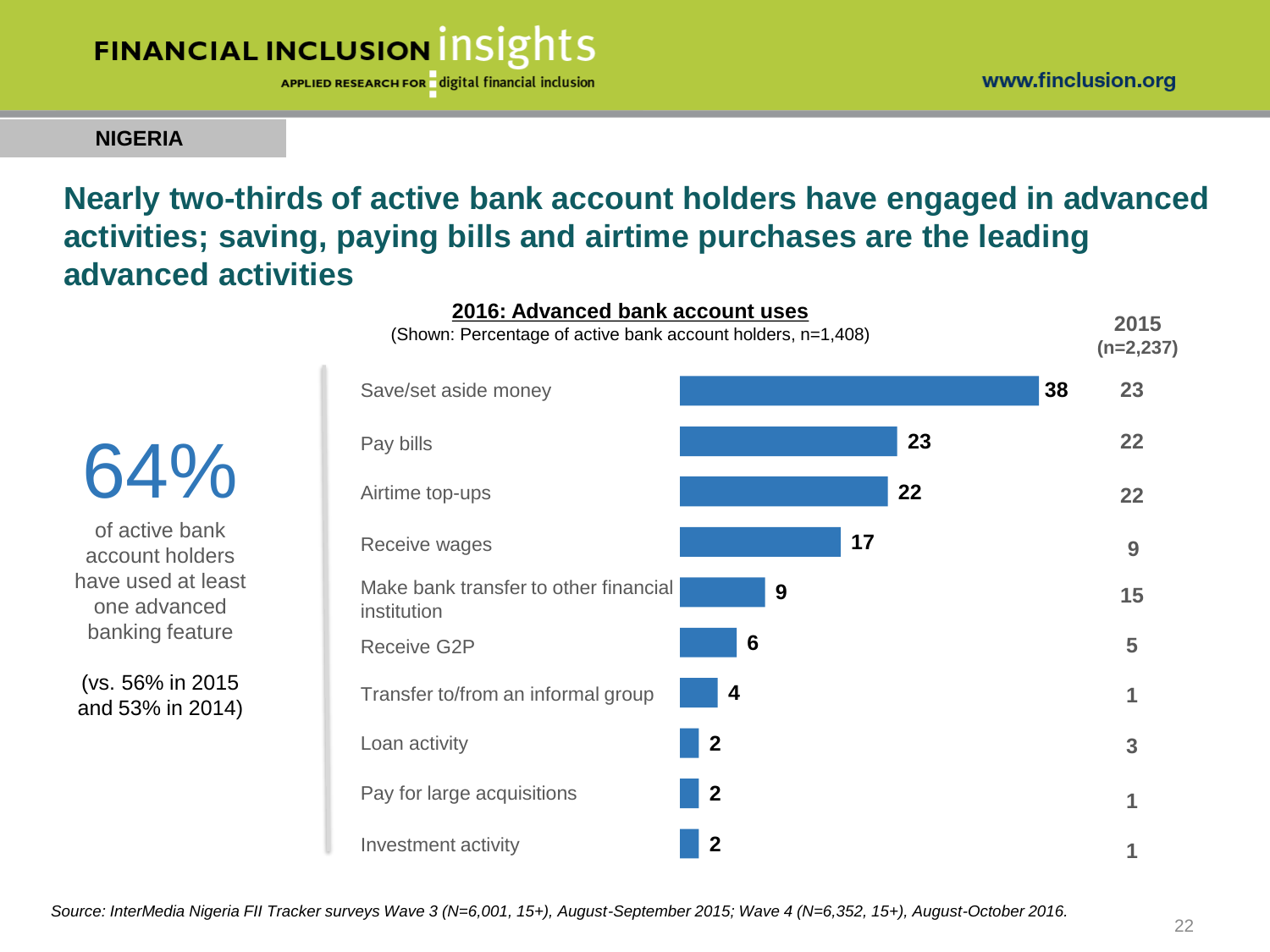

**NIGERIA**

.

## **NBFI account access increased slightly in 2016; active use of full-service accounts was on par with 2015**



*Source: InterMedia Nigeria FII Tracker surveys ; Wave 2 (N=6,000 15+), July-September 2014; Wave 3 (N=6,001, 15+), August-September 2015; Wave 4* 

*(N=6,352, 15+), August-October 2016.*

www.finclusion.org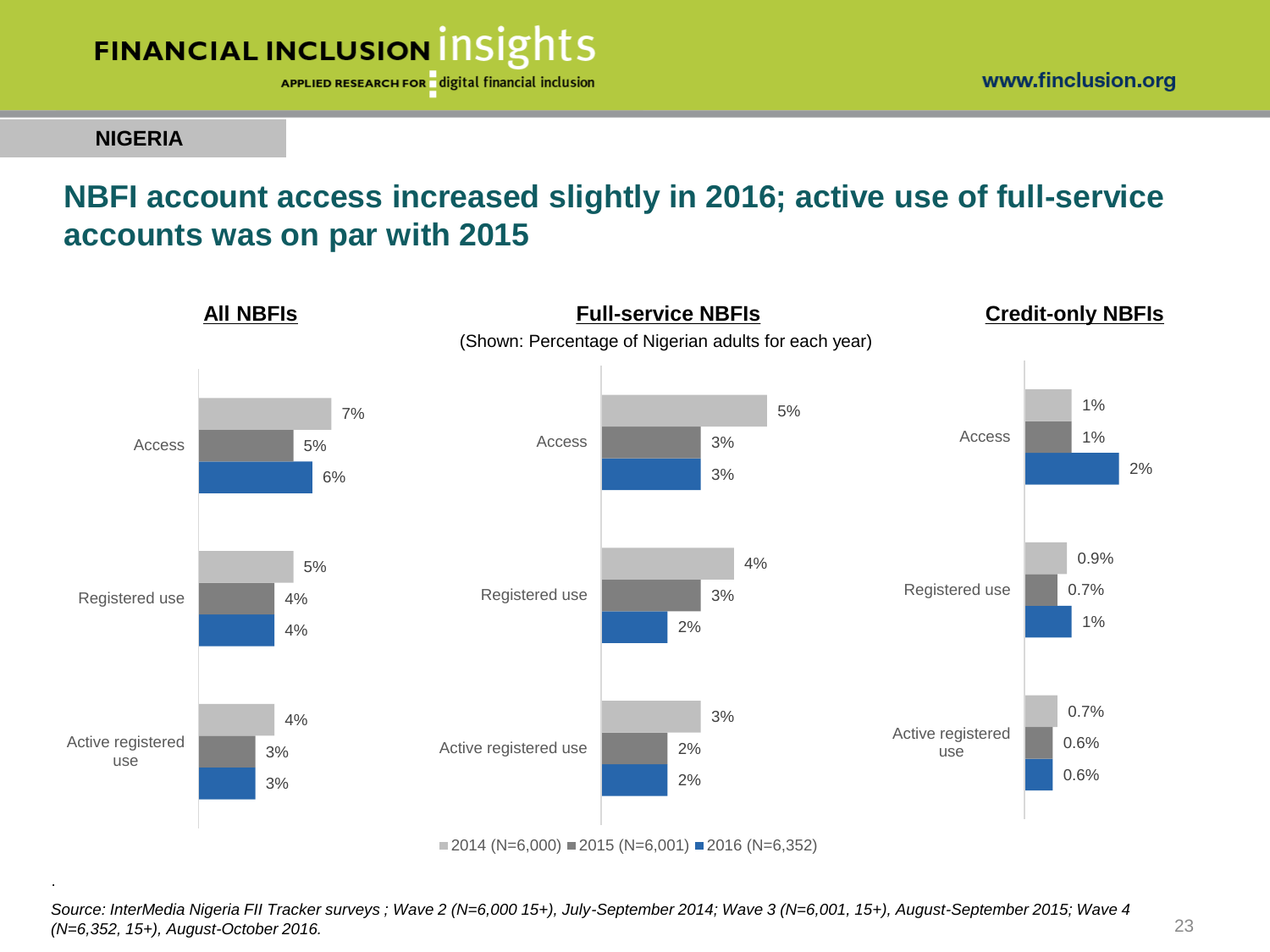APPLIED RESEARCH FOR digital financial inclusion

#### **NIGERIA**

### **Less than one-third have active digital stored-value accounts in 2016; those who use them to access advanced financial services grew from 2015**

|                                                                                                                                     | 2014          | 2015          | 2016   |                        |  |
|-------------------------------------------------------------------------------------------------------------------------------------|---------------|---------------|--------|------------------------|--|
| <b>Main FSP Indicator</b>                                                                                                           | $\frac{0}{0}$ | $\frac{0}{0}$ | %      | <b>Base Definition</b> |  |
|                                                                                                                                     | Base n        | Base n        | Base n |                        |  |
|                                                                                                                                     | 36%           | 33%           | 29%    | All adults             |  |
| Adults (15+) who have active digital stored-value accounts                                                                          | 6,000         | 6,001         | 6,352  |                        |  |
|                                                                                                                                     | 35%           | 29%           | 12%    | All poor               |  |
| Poor adults (15+) who have active digital stored-value accounts                                                                     | 5,338         | 5,139         | 3,741  |                        |  |
| Rural women (15+) who have active digital stored-value accounts                                                                     | 23%           | 17%           | 18%    | All rural females      |  |
|                                                                                                                                     | 1,361         | 1,236         | 2,085  |                        |  |
| Adults (15+) who have active digital stored-value accounts and<br>use them to access other financial services (beyond basic wallet, | 12%           | 12%           | 15%    | All adults             |  |
| P2P and bill pay)                                                                                                                   | 6,000         | 6,001         | 6,352  |                        |  |
| Poor adults (15+) who have active digital stored-value accounts<br>and use them to access other financial services (beyond basic    | 11%           | 10%           | 5%     | All poor               |  |
| wallet, P2P and bill pay)                                                                                                           | 5,338         | 5,139         | 3,741  |                        |  |
| Rural women (15+) who have active digital stored-value accounts<br>and use them to access other financial services (beyond basic    | 6%            | 6%            | 9%     | All rural females      |  |
| wallet, P2P and bill pay)                                                                                                           | 1,361         | 1,236         | 2,085  |                        |  |

Digital stored-value accounts: accounts in which a monetary value is represented in a digital electronic format and can be retrieved/transferred by the account owner remotely. For this particular study, DSVAs include a bank account or NBFI account with digital access (a card, online access or a mobile phone application) and a mobile money account.

*Source: InterMedia Nigeria FII Tracker surveys Wave 2 (N=6,000 15+), July-September 2014; Wave 3 (N=6,001, 15+), August-September 2015; Wave 4 (N=6,352, 15+), August-October 2016.* 24